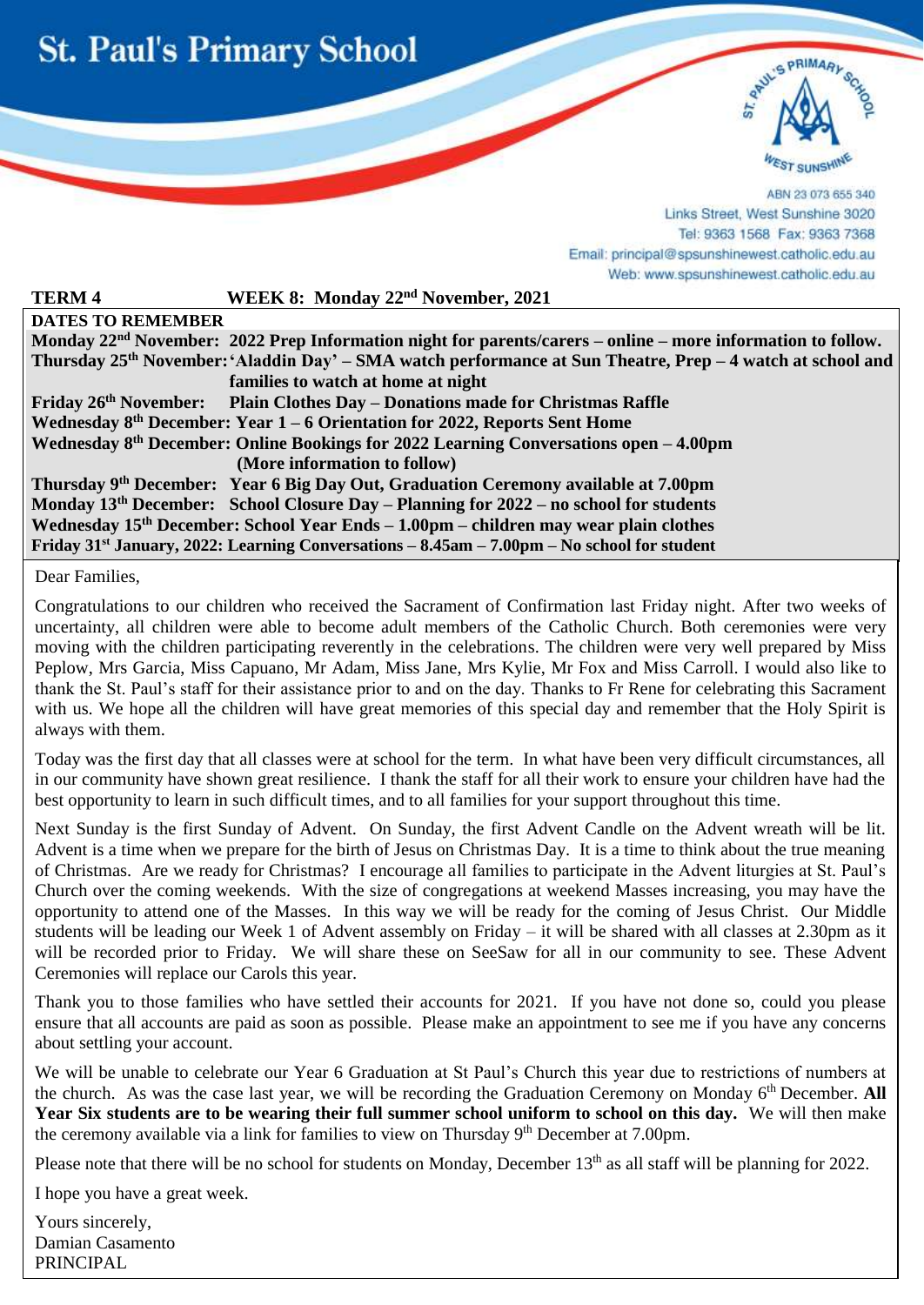## **CHRISTMAS RAFFLE**

Raffle tickets for our Christmas raffle went home last week. Tickets are \$1.00 each and there will be ten tickets in each booklet. You are encouraged to sell a complete book of tickets.

There will be a plain clothes day this Friday, 26<sup>th</sup> November. The children can wear plain clothes if they bring items from home to donate for the raffle. These donations will then be put into hampers. Some items that could be brought to school in return for wearing plain clothes could be: new toys, gifts, wine, non-perishable foods, napkins, bon bons, wrapping paper, mince pies, Christmas cakes, coloured popcorn or anything else that would be suitable for hampers for our Christmas Raffle. Each classroom will have a box to collect the donations. If every family donated one item we would have a great collection. This year we will be donating 16 of the hampers to the St Vincent De Paul Society. I am sure your donations will give great joy to families who will be struggling this Christmas.

Please support us by donating goods to the raffle and buying tickets. All tickets and money should be returned to school by Tuesday,  $7<sup>th</sup>$  December. The raffle will be drawn on Thursday,  $9<sup>th</sup>$  December.



#### **SPORTS NEWS**

Good luck to the four grades this week who are competing for double house points in our Festival of Athletic Sports. Unfortunately, those grades were isolating when our Athletics Sports Day was held so now they have the chance to compete for their houses and earn a ribbon. The children may dress up in their house colours. We'll video those races and announce results on Friday.

Our school sport captains will help with recording, judging and videoing.

Here are the times when the grades will compete on the DCG:

- **TUESDAY LUNCHTIME –** JRC, MCD
- **WEDNESDAY LUNCHTIME -** SAF
- **THURSDAY LUNCHTIME -** MTC

Good luck to everybody!

## **ATTENTION LIBRARY END OF YEAR**

Dear Families,

 Please note that all library books need to be returned to the library during your child's library lesson in Week 9. Letters with the cost of any lost books will be sent home after that.

Thank you, Ms Michele & Mrs Gagliardi.

#### **IMPORTANT DATES FOR 2022**

The following dates are very important for **ALL** students who will be attending secondary school in 2024 – our current Year 4 students. If applications for Catholic Secondary School are not in by Friday 19<sup>th</sup> August, 2022 your child will not be enrolled in your school of choice.

**19th August 2022:** Applications close for 2024 Year 7 students in Catholic Secondary Colleges – our current Year 4 Students

**21st October 2022:** Offers posted to prospective 2024 Year 7 applicants

**11th November 2022:** Final date for families to accept offers made by the Secondary School

## **TRANSITION FROM PRIMARY SCHOOL TO HIGH SCHOOL**

It is an exciting time for students and families. Transitioning from primary school to high school is full of emotions. It can be exciting, overwhelming, nerve-wracking or no big deal. Whatever your child may be feeling, the transition means change. Below are tips for a smooth transition:

- Talk to your child about what they are looking forward to and what they are worried about. Listen when they share their feelings and worries.
- Reassure your child that it is natural to worry about high school. Any change comes with big emotions.
- Encourage your child to see the positives about high school. Highlight the new opportunities they will have, for example, sports teams, a music program, science classes, new friends.
- Talk to your child about how they can keep in contact with old friends and how to make new friends.
- Share your experiences of high school or the experiences of friends and family.
- If there is no orientation program, you can look through the school website and any information packs you have together.

**Please note that Grade 6 children need to return their St Paul's sports tops, which they wore when playing football, to school this week. We were in the middle of our season when Covid forced us to lock down.**